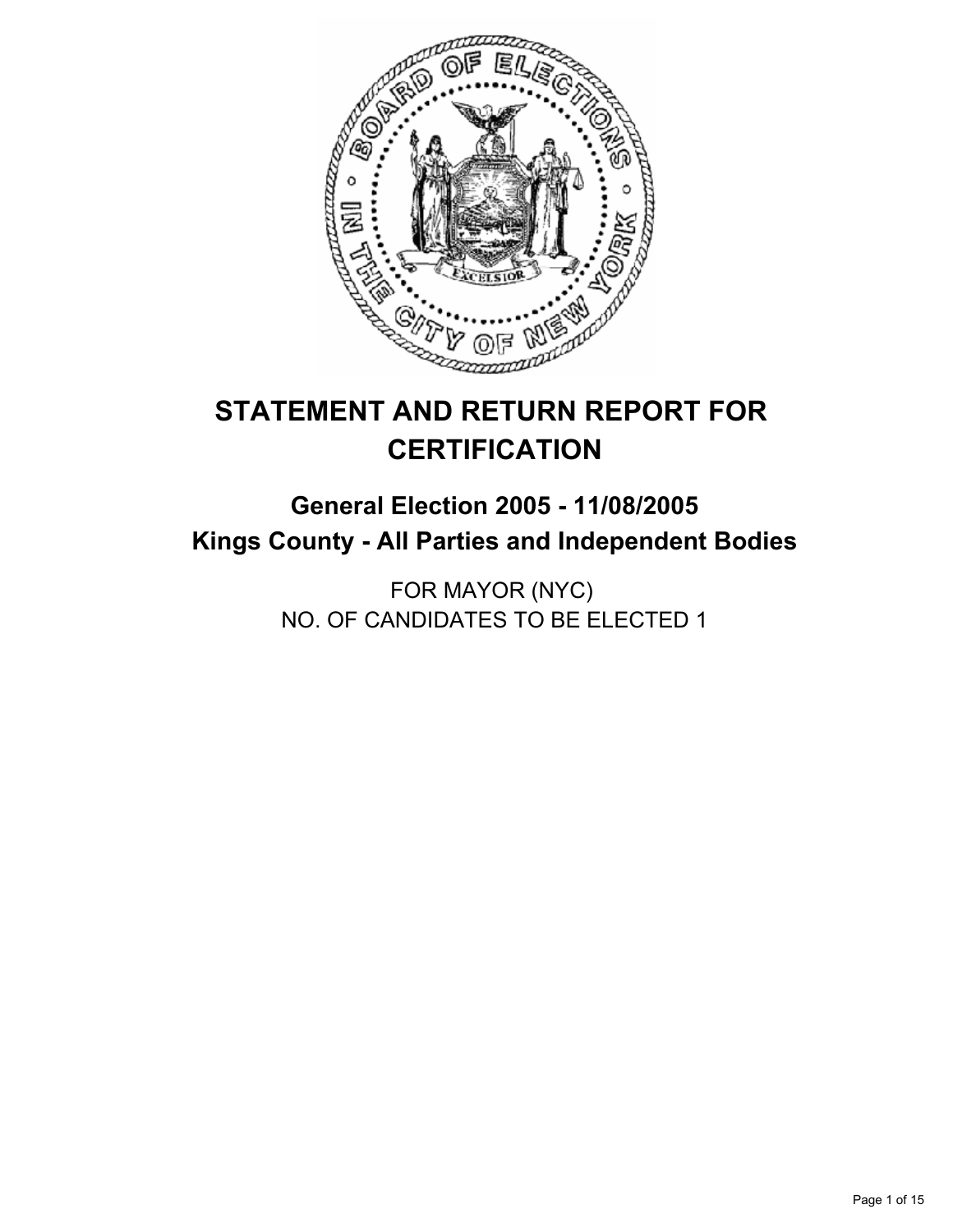

| PUBLIC COUNTER                           | 18,124 |
|------------------------------------------|--------|
| <b>EMERGENCY</b>                         | 10     |
| <b>ABSENTEE/MILITARY</b>                 | 140    |
| <b>AFFIDAVIT</b>                         | 228    |
| <b>TOTAL BALLOTS</b>                     | 18,502 |
| MICHAEL R BLOOMBERG (REPUBLICAN\LIBERAL) | 7,198  |
| FERNANDO FERRER (DEMOCRATIC)             | 9,761  |
| MICHAEL R BLOOMBERG (INDEPENDENCE)       | 984    |
| THOMAS V OGNIBENE (CONSERVATIVE)         | 73     |
| <b>AUDREY SILK (LIBERTARIAN)</b>         | 16     |
| MARTIN KOPPEL (SOCIALIST WORKERS)        | 17     |
| JIMMY MCMILLAN (RENT IS TOO DAMN HIGH)   | 38     |
| SETH A BLUM (EDUCATION)                  | 12     |
| ANTHONY GRONOWICZ (GREEN)                | 44     |
| <b>TOTAL VOTES</b>                       | 18,143 |
| <b>UNRECORDED</b>                        | 359    |

| PUBLIC COUNTER                           | 20,215 |
|------------------------------------------|--------|
| <b>EMERGENCY</b>                         | 462    |
| ABSENTEE/MILITARY                        | 377    |
| <b>AFFIDAVIT</b>                         | 191    |
| <b>TOTAL BALLOTS</b>                     | 21,245 |
| MICHAEL R BLOOMBERG (REPUBLICAN\LIBERAL) | 13,192 |
| FERNANDO FERRER (DEMOCRATIC)             | 6,020  |
| MICHAEL R BLOOMBERG (INDEPENDENCE)       | 1,072  |
| THOMAS V OGNIBENE (CONSERVATIVE)         | 243    |
| AUDREY SILK (LIBERTARIAN)                | 55     |
| MARTIN KOPPEL (SOCIALIST WORKERS)        | 26     |
| JIMMY MCMILLAN (RENT IS TOO DAMN HIGH)   | 58     |
| SETH A BLUM (EDUCATION)                  | 21     |
| ANTHONY GRONOWICZ (GREEN)                | 62     |
| RALPH E. HULUCKI (WRITE-IN)              |        |
| RUDY GIULINANI (WRITE-IN)                |        |
| <b>TOTAL VOTES</b>                       | 20,751 |
| <b>UNRECORDED</b>                        | 494    |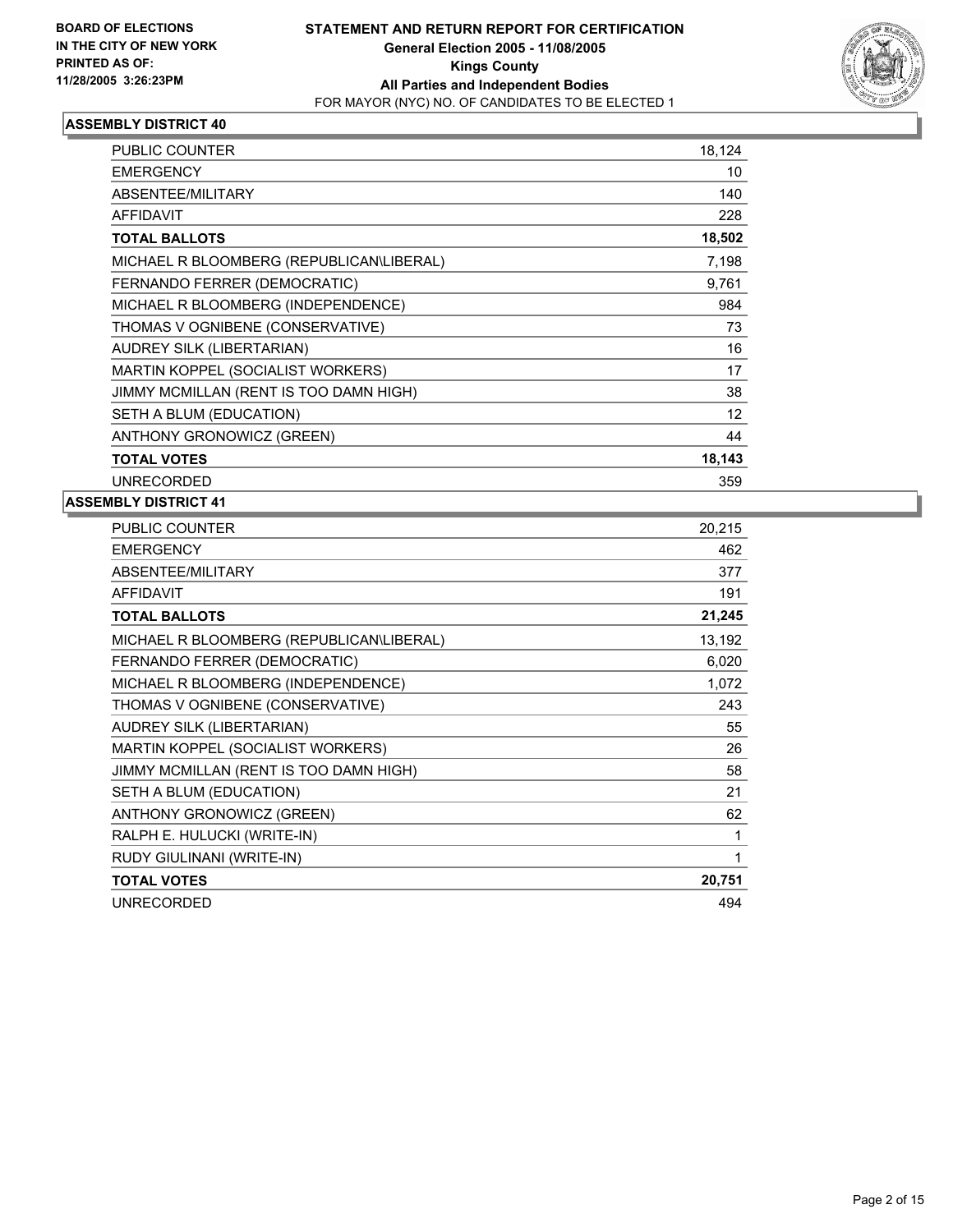

| PUBLIC COUNTER                           | 13,955 |  |
|------------------------------------------|--------|--|
| <b>EMERGENCY</b>                         | 33     |  |
| <b>ABSENTEE/MILITARY</b>                 | 212    |  |
| <b>AFFIDAVIT</b>                         | 141    |  |
| <b>TOTAL BALLOTS</b>                     | 14,341 |  |
| MICHAEL R BLOOMBERG (REPUBLICAN\LIBERAL) | 6,553  |  |
| FERNANDO FERRER (DEMOCRATIC)             | 6,347  |  |
| MICHAEL R BLOOMBERG (INDEPENDENCE)       | 726    |  |
| THOMAS V OGNIBENE (CONSERVATIVE)         | 111    |  |
| <b>AUDREY SILK (LIBERTARIAN)</b>         | 27     |  |
| MARTIN KOPPEL (SOCIALIST WORKERS)        | 31     |  |
| JIMMY MCMILLAN (RENT IS TOO DAMN HIGH)   | 67     |  |
| SETH A BLUM (EDUCATION)                  | 12     |  |
| ANTHONY GRONOWICZ (GREEN)                | 68     |  |
| <b>TOTAL VOTES</b>                       | 13,942 |  |
| <b>UNRECORDED</b>                        | 399    |  |

| PUBLIC COUNTER                           | 17,055 |
|------------------------------------------|--------|
| <b>EMERGENCY</b>                         | 95     |
| ABSENTEE/MILITARY                        | 297    |
| <b>AFFIDAVIT</b>                         | 187    |
| <b>TOTAL BALLOTS</b>                     | 17,634 |
| MICHAEL R BLOOMBERG (REPUBLICAN\LIBERAL) | 7,781  |
| FERNANDO FERRER (DEMOCRATIC)             | 8,031  |
| MICHAEL R BLOOMBERG (INDEPENDENCE)       | 1,101  |
| THOMAS V OGNIBENE (CONSERVATIVE)         | 84     |
| AUDREY SILK (LIBERTARIAN)                | 25     |
| MARTIN KOPPEL (SOCIALIST WORKERS)        | 26     |
| JIMMY MCMILLAN (RENT IS TOO DAMN HIGH)   | 68     |
| SETH A BLUM (EDUCATION)                  | 11     |
| ANTHONY GRONOWICZ (GREEN)                | 53     |
| <b>TOTAL VOTES</b>                       | 17,180 |
| <b>UNRECORDED</b>                        | 454    |
|                                          |        |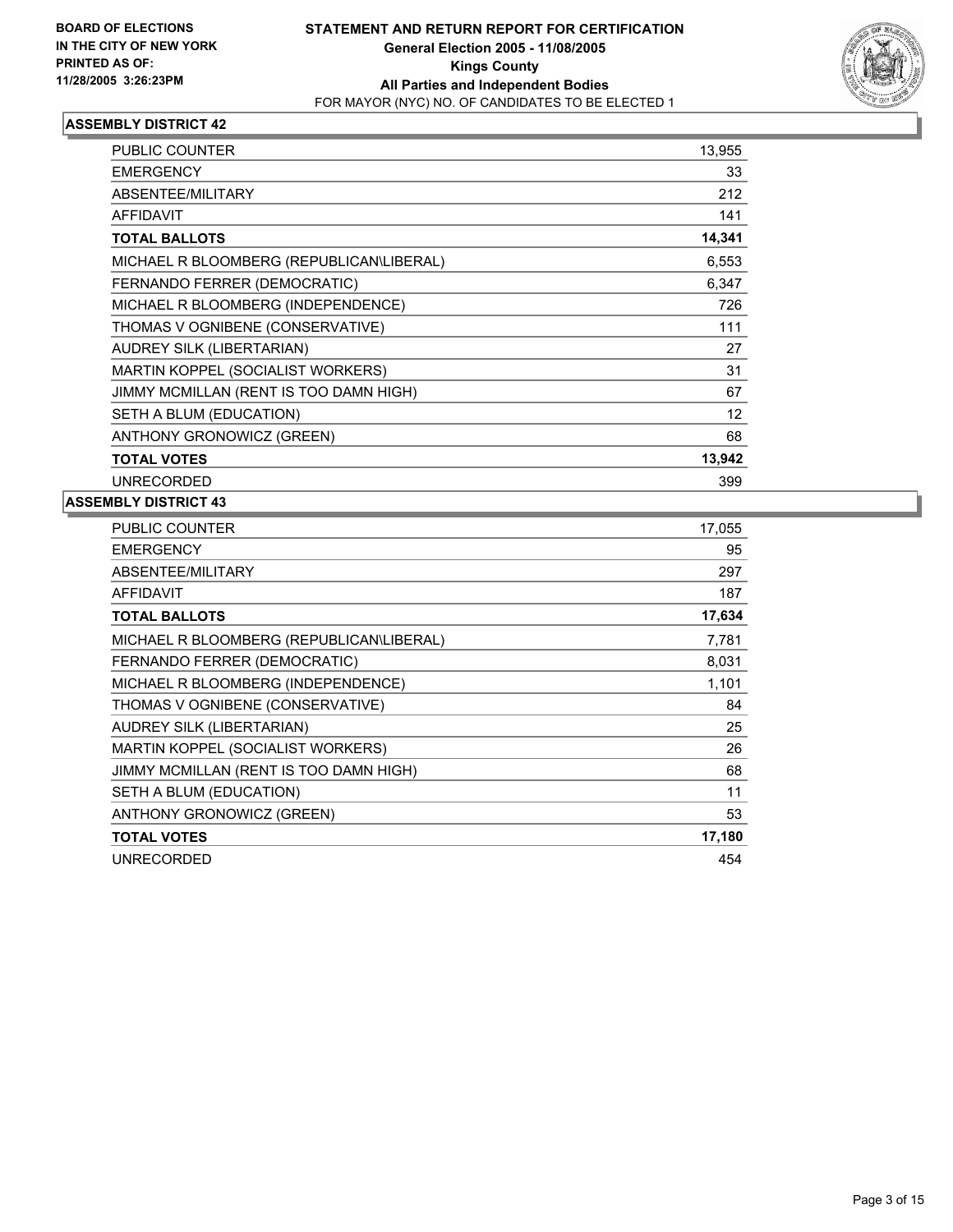

| <b>PUBLIC COUNTER</b>                    | 20,003                  |
|------------------------------------------|-------------------------|
| <b>EMERGENCY</b>                         | 82                      |
| ABSENTEE/MILITARY                        | 346                     |
| <b>AFFIDAVIT</b>                         | 256                     |
| <b>TOTAL BALLOTS</b>                     | 20,687                  |
| MICHAEL R BLOOMBERG (REPUBLICAN\LIBERAL) | 11,233                  |
| FERNANDO FERRER (DEMOCRATIC)             | 6,619                   |
| MICHAEL R BLOOMBERG (INDEPENDENCE)       | 1,446                   |
| THOMAS V OGNIBENE (CONSERVATIVE)         | 204                     |
| AUDREY SILK (LIBERTARIAN)                | 66                      |
| MARTIN KOPPEL (SOCIALIST WORKERS)        | 88                      |
| JIMMY MCMILLAN (RENT IS TOO DAMN HIGH)   | 107                     |
| SETH A BLUM (EDUCATION)                  | 41                      |
| ANTHONY GRONOWICZ (GREEN)                | 429                     |
| ALFRED E. NEWMAN (WRITE-IN)              | 1                       |
| <b>ANTHONY WEINER (WRITE-IN)</b>         | $\overline{\mathbf{c}}$ |
| CASEY M. WURZBACH (WRITE-IN)             | 1                       |
| CHRISTOPHER X. BRODEUR (WRITE-IN)        | $\overline{c}$          |
| HILLARY CLINTON (WRITE-IN)               | 1                       |
| HOWARD STERN (WRITE-IN)                  | 1                       |
| MATTHEW ENDLICH (WRITE-IN)               | 1                       |
| <b>MORRIS RUBINSTEIN (WRITE-IN)</b>      | 1                       |
| NIKKI COLON (WRITE-IN)                   | 1                       |
| <b>WILLIAM CLINTON (WRITE-IN)</b>        | 1                       |
| WILLIAM JEFFERSON CLINTON (WRITE-IN)     | $\overline{2}$          |
| <b>TOTAL VOTES</b>                       | 20,247                  |
| <b>UNRECORDED</b>                        | 440                     |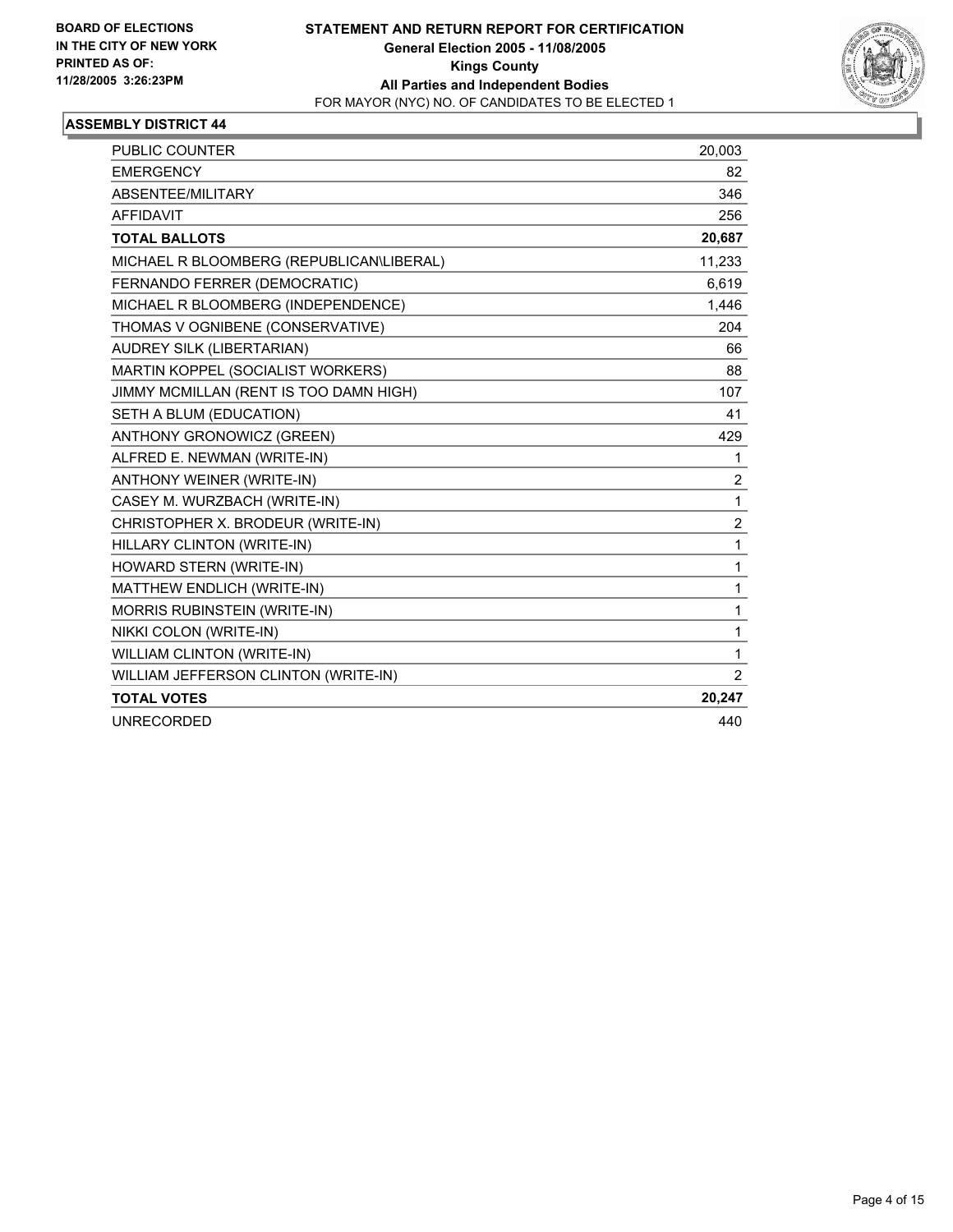

| <b>PUBLIC COUNTER</b>                    | 17,119 |
|------------------------------------------|--------|
| <b>EMERGENCY</b>                         | 45     |
| ABSENTEE/MILITARY                        | 396    |
| <b>AFFIDAVIT</b>                         | 137    |
| <b>TOTAL BALLOTS</b>                     | 17,697 |
| MICHAEL R BLOOMBERG (REPUBLICAN\LIBERAL) | 13,661 |
| FERNANDO FERRER (DEMOCRATIC)             | 2,441  |
| MICHAEL R BLOOMBERG (INDEPENDENCE)       | 901    |
| THOMAS V OGNIBENE (CONSERVATIVE)         | 218    |
| AUDREY SILK (LIBERTARIAN)                | 50     |
| MARTIN KOPPEL (SOCIALIST WORKERS)        | 16     |
| JIMMY MCMILLAN (RENT IS TOO DAMN HIGH)   | 47     |
| SETH A BLUM (EDUCATION)                  | 22     |
| ANTHONY GRONOWICZ (GREEN)                | 55     |
| ANTHONY WEINER (WRITE-IN)                | 1      |
| CHRISTOPHER X. BRODEUR (WRITE-IN)        |        |
| MARTY MARKOWITZ (WRITE-IN)               |        |
| MARVIN MALATER (WRITE-IN)                |        |
| <b>TOTAL VOTES</b>                       | 17,415 |
| <b>UNRECORDED</b>                        | 282    |

| <b>PUBLIC COUNTER</b>                    | 19,975 |
|------------------------------------------|--------|
| <b>EMERGENCY</b>                         | 10     |
| ABSENTEE/MILITARY                        | 516    |
| <b>AFFIDAVIT</b>                         | 236    |
| <b>TOTAL BALLOTS</b>                     | 20,737 |
| MICHAEL R BLOOMBERG (REPUBLICAN\LIBERAL) | 13,829 |
| FERNANDO FERRER (DEMOCRATIC)             | 4,849  |
| MICHAEL R BLOOMBERG (INDEPENDENCE)       | 1,155  |
| THOMAS V OGNIBENE (CONSERVATIVE)         | 311    |
| AUDREY SILK (LIBERTARIAN)                | 39     |
| MARTIN KOPPEL (SOCIALIST WORKERS)        | 27     |
| JIMMY MCMILLAN (RENT IS TOO DAMN HIGH)   | 36     |
| SETH A BLUM (EDUCATION)                  | 12     |
| ANTHONY GRONOWICZ (GREEN)                | 68     |
| ANTHONY WEINER (WRITE-IN)                | 1      |
| GREGORY A. MONTE (WRITE-IN)              | 1      |
| <b>TOTAL VOTES</b>                       | 20,328 |
| <b>UNRECORDED</b>                        | 409    |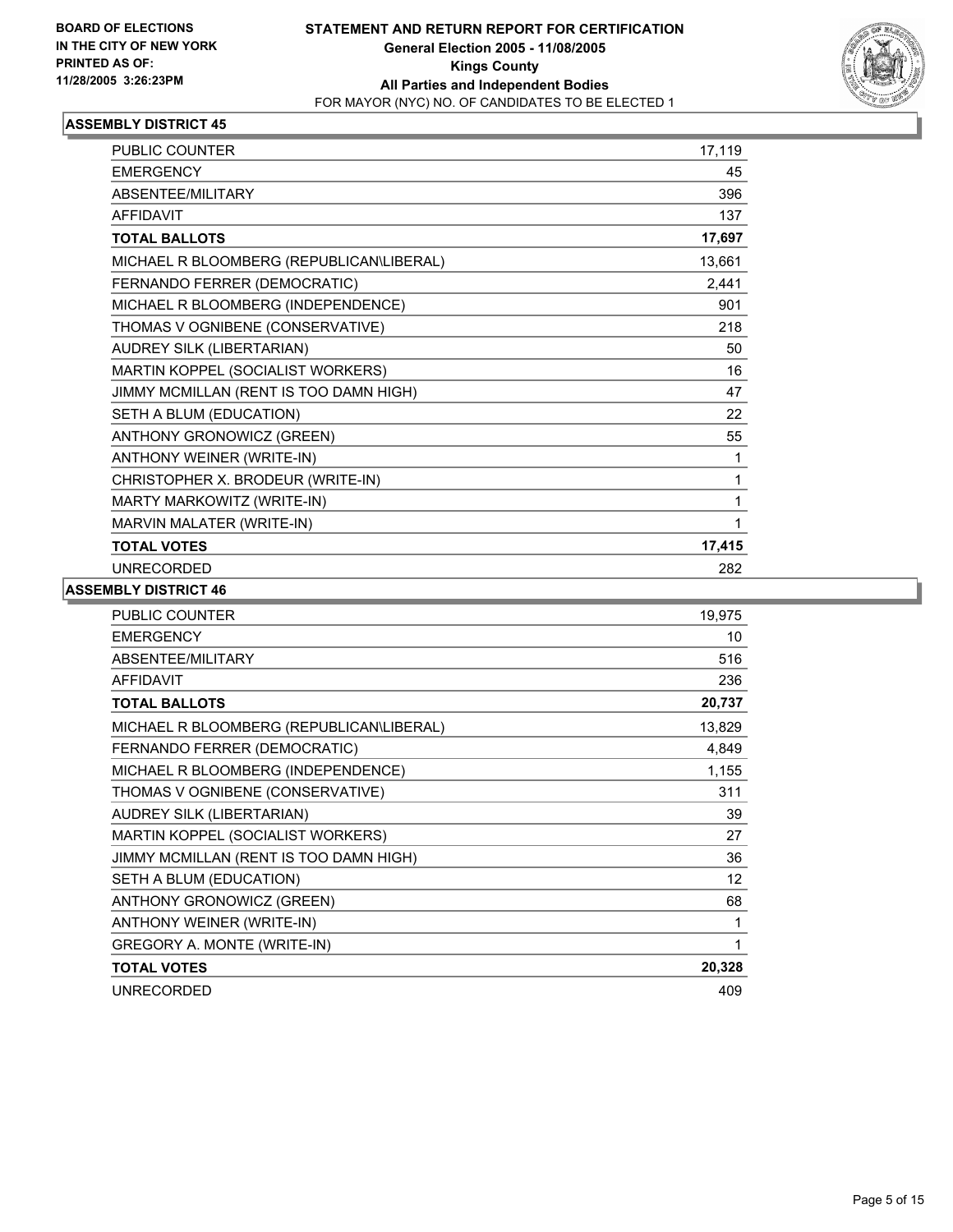

| <b>PUBLIC COUNTER</b>                    | 14,708 |
|------------------------------------------|--------|
| <b>EMERGENCY</b>                         | 5      |
| ABSENTEE/MILITARY                        | 365    |
| <b>AFFIDAVIT</b>                         | 117    |
| <b>TOTAL BALLOTS</b>                     | 15,195 |
| MICHAEL R BLOOMBERG (REPUBLICAN\LIBERAL) | 10,878 |
| FERNANDO FERRER (DEMOCRATIC)             | 3,092  |
| MICHAEL R BLOOMBERG (INDEPENDENCE)       | 668    |
| THOMAS V OGNIBENE (CONSERVATIVE)         | 218    |
| AUDREY SILK (LIBERTARIAN)                | 28     |
| MARTIN KOPPEL (SOCIALIST WORKERS)        | 10     |
| JIMMY MCMILLAN (RENT IS TOO DAMN HIGH)   | 28     |
| SETH A BLUM (EDUCATION)                  | 10     |
| ANTHONY GRONOWICZ (GREEN)                | 44     |
| GREGORY A. MONTE (WRITE-IN)              |        |
| JOAN CARBONARO (WRITE-IN)                |        |
| MARK TREYGER (WRITE-IN)                  |        |
| <b>TOTAL VOTES</b>                       | 14,979 |
| <b>UNRECORDED</b>                        | 216    |

| 16,235 |
|--------|
| 145    |
| 293    |
| 115    |
| 16,788 |
| 13,265 |
| 2,111  |
| 726    |
| 303    |
| 40     |
| 17     |
| 19     |
| 18     |
| 34     |
|        |
|        |
| 16,535 |
| 253    |
|        |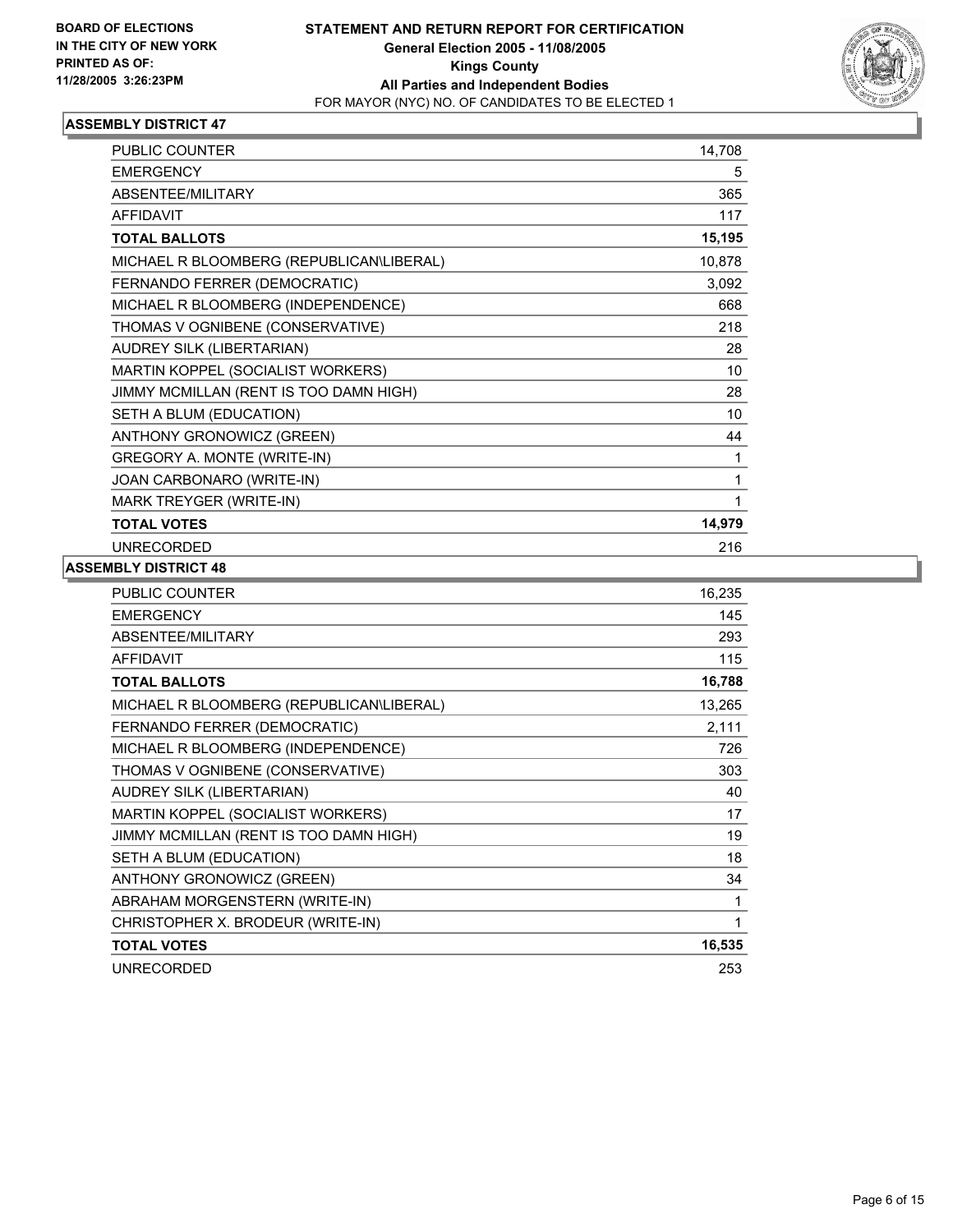

| PUBLIC COUNTER                           | 13,831 |  |
|------------------------------------------|--------|--|
| <b>EMERGENCY</b>                         | 120    |  |
| ABSENTEE/MILITARY                        | 221    |  |
| <b>AFFIDAVIT</b>                         | 116    |  |
| <b>TOTAL BALLOTS</b>                     | 14,288 |  |
| MICHAEL R BLOOMBERG (REPUBLICAN\LIBERAL) | 10,412 |  |
| FERNANDO FERRER (DEMOCRATIC)             | 2,615  |  |
| MICHAEL R BLOOMBERG (INDEPENDENCE)       | 629    |  |
| THOMAS V OGNIBENE (CONSERVATIVE)         | 273    |  |
| AUDREY SILK (LIBERTARIAN)                | 28     |  |
| MARTIN KOPPEL (SOCIALIST WORKERS)        | 5      |  |
| JIMMY MCMILLAN (RENT IS TOO DAMN HIGH)   | 30     |  |
| SETH A BLUM (EDUCATION)                  | 8      |  |
| ANTHONY GRONOWICZ (GREEN)                | 32     |  |
| THOMAS ALBINO (WRITE-IN)                 |        |  |
| <b>TOTAL VOTES</b>                       | 14,033 |  |
| <b>UNRECORDED</b>                        | 255    |  |

| PUBLIC COUNTER                           | 18,096 |
|------------------------------------------|--------|
| <b>EMERGENCY</b>                         | 168    |
| ABSENTEE/MILITARY                        | 190    |
| <b>AFFIDAVIT</b>                         | 312    |
| <b>TOTAL BALLOTS</b>                     | 18,766 |
| MICHAEL R BLOOMBERG (REPUBLICAN\LIBERAL) | 9,859  |
| FERNANDO FERRER (DEMOCRATIC)             | 6,720  |
| MICHAEL R BLOOMBERG (INDEPENDENCE)       | 954    |
| THOMAS V OGNIBENE (CONSERVATIVE)         | 166    |
| <b>AUDREY SILK (LIBERTARIAN)</b>         | 63     |
| MARTIN KOPPEL (SOCIALIST WORKERS)        | 56     |
| JIMMY MCMILLAN (RENT IS TOO DAMN HIGH)   | 106    |
| SETH A BLUM (EDUCATION)                  | 25     |
| ANTHONY GRONOWICZ (GREEN)                | 358    |
| CHRISTOPHER X. BRODEUR (WRITE-IN)        | 3      |
| DAVID WERTHEIMER (WRITE-IN)              | 1      |
| <b>GENE RUSSIANOFF (WRITE-IN)</b>        | 1      |
| LYNNE SERPE (WRITE-IN)                   | 1      |
| NAFTALI STEINBERG (WRITE-IN)             | 1      |
| WILLIAM CLINTON (WRITE-IN)               | 3      |
| <b>TOTAL VOTES</b>                       | 18,317 |
| <b>UNRECORDED</b>                        | 449    |
|                                          |        |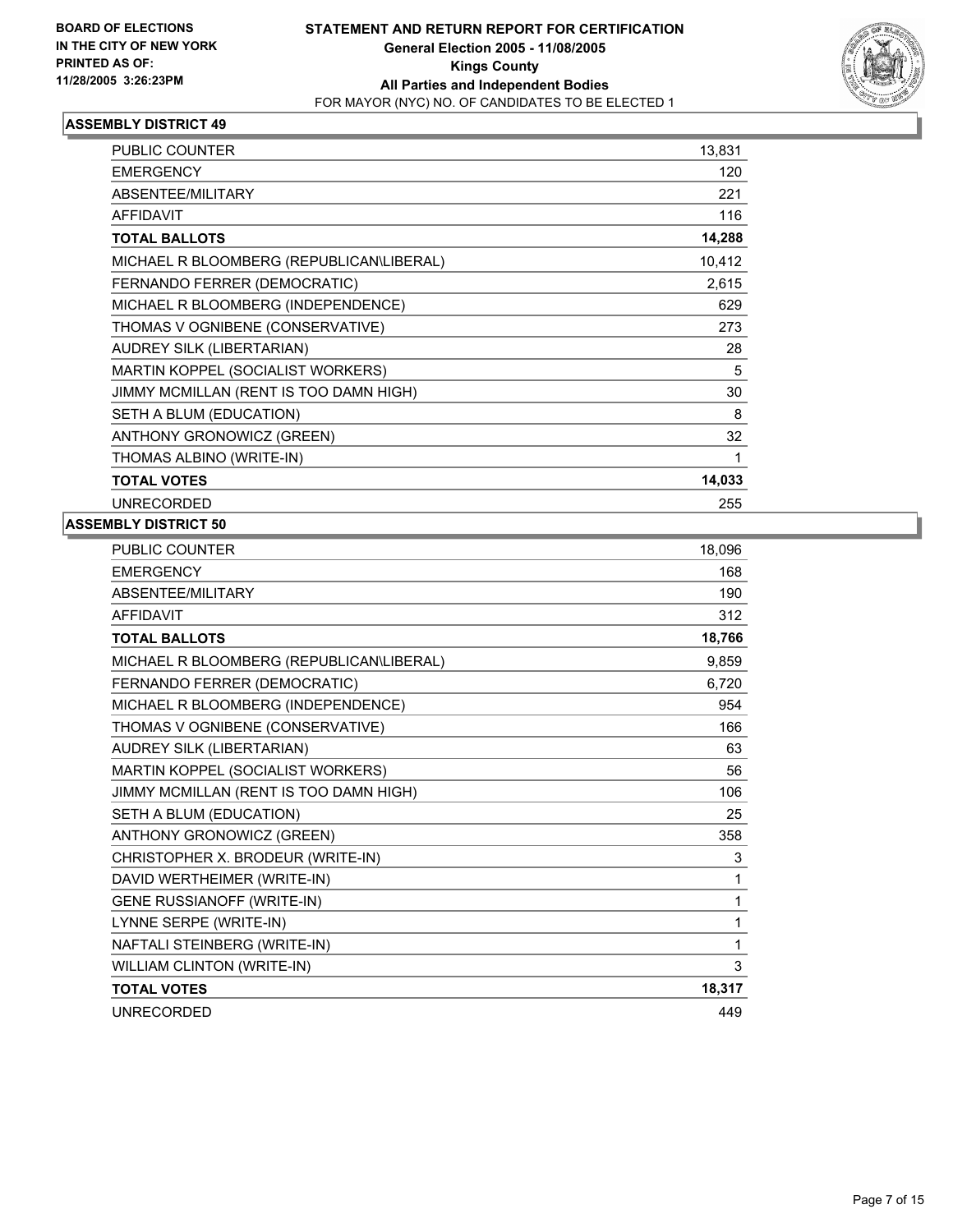

| PUBLIC COUNTER                           | 12,167 |
|------------------------------------------|--------|
| <b>EMERGENCY</b>                         | 131    |
| <b>ABSENTEE/MILITARY</b>                 | 154    |
| <b>AFFIDAVIT</b>                         | 184    |
| <b>TOTAL BALLOTS</b>                     | 12,636 |
| MICHAEL R BLOOMBERG (REPUBLICAN\LIBERAL) | 4,503  |
| FERNANDO FERRER (DEMOCRATIC)             | 7,150  |
| MICHAEL R BLOOMBERG (INDEPENDENCE)       | 404    |
| THOMAS V OGNIBENE (CONSERVATIVE)         | 113    |
| AUDREY SILK (LIBERTARIAN)                | 30     |
| MARTIN KOPPEL (SOCIALIST WORKERS)        | 23     |
| JIMMY MCMILLAN (RENT IS TOO DAMN HIGH)   | 45     |
| SETH A BLUM (EDUCATION)                  | 18     |
| ANTHONY GRONOWICZ (GREEN)                | 119    |
| WILLIAM CLINTON (WRITE-IN)               |        |
| <b>TOTAL VOTES</b>                       | 12,406 |
| <b>UNRECORDED</b>                        | 230    |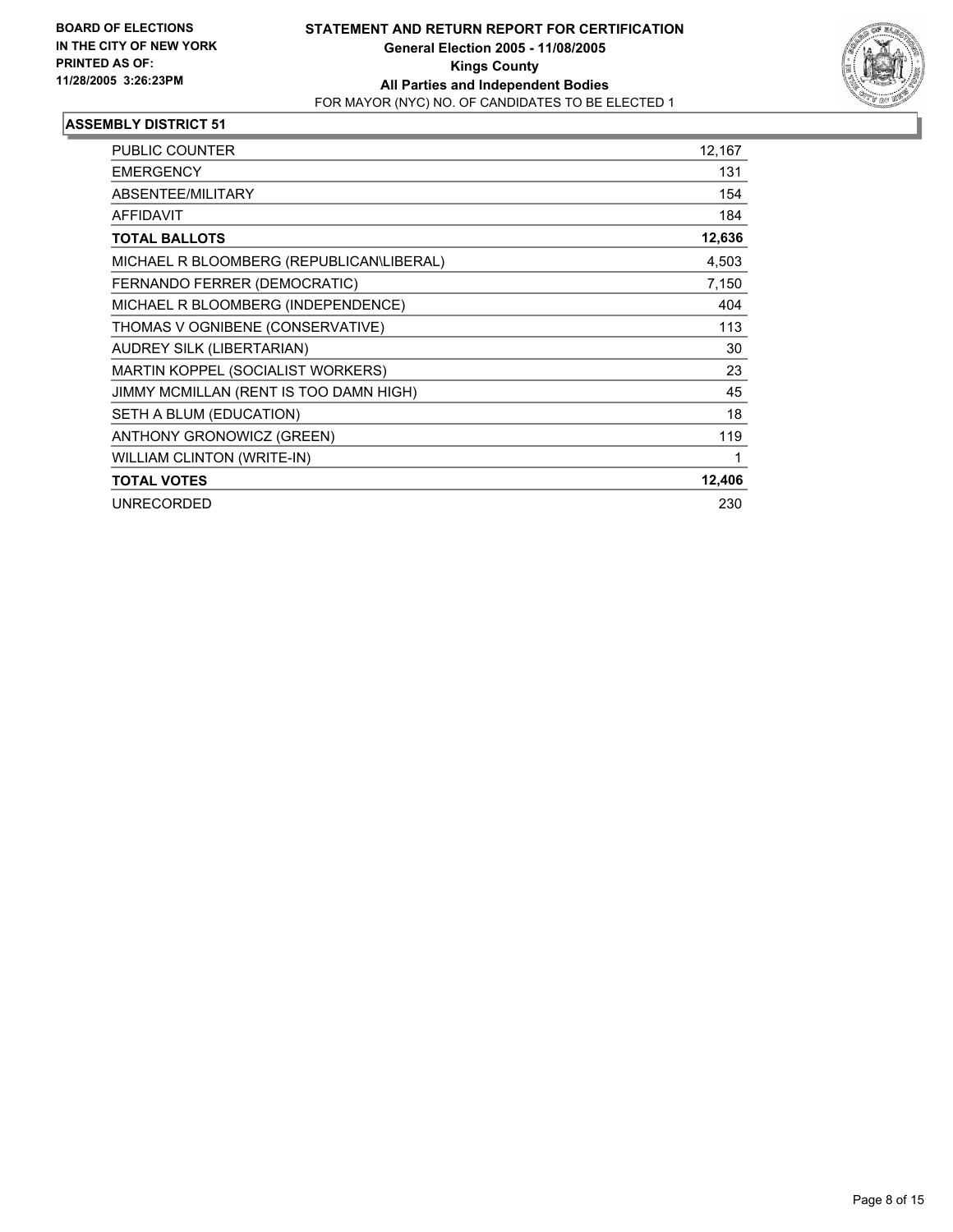

| <b>PUBLIC COUNTER</b>                    | 28,519         |
|------------------------------------------|----------------|
| <b>EMERGENCY</b>                         | 170            |
| ABSENTEE/MILITARY                        | 598            |
| <b>AFFIDAVIT</b>                         | 425            |
| <b>TOTAL BALLOTS</b>                     | 29,712         |
| MICHAEL R BLOOMBERG (REPUBLICAN\LIBERAL) | 14,312         |
| FERNANDO FERRER (DEMOCRATIC)             | 10,269         |
| MICHAEL R BLOOMBERG (INDEPENDENCE)       | 2,856          |
| THOMAS V OGNIBENE (CONSERVATIVE)         | 206            |
| AUDREY SILK (LIBERTARIAN)                | 125            |
| MARTIN KOPPEL (SOCIALIST WORKERS)        | 177            |
| JIMMY MCMILLAN (RENT IS TOO DAMN HIGH)   | 181            |
| SETH A BLUM (EDUCATION)                  | 64             |
| ANTHONY GRONOWICZ (GREEN)                | 914            |
| ANTHONY WEINER (WRITE-IN)                | 2              |
| CHRISTINE QUINN (WRITE-IN)               | 1              |
| CHRISTOPHER X. BRODEUR (WRITE-IN)        | 3              |
| CHRISTOPHER X. BRODUER (WRITE-IN)        | 1              |
| DAN CANTOR (WRITE-IN)                    | 1              |
| EDE FOX (WRITE-IN)                       | 1              |
| EMILY FARRIS (WRITE-IN)                  | 1              |
| EVA S. MOSKOWITZ (WRITE-IN)              | $\overline{c}$ |
| GENE RUSSIANOFF (WRITE-IN)               | 1              |
| JERRY SILVER (WRITE-IN)                  | 1              |
| JOY CHATEL (WRITE-IN)                    | 1              |
| JULIA FREEDSON (WRITE-IN)                | 1              |
| KATHLEEN WOLF (WRITE-IN)                 | $\overline{c}$ |
| T.O.L. (WRITE-IN)                        | 1              |
| WILLIAM CLINTON (WRITE-IN)               | 4              |
| WILLIAM JEFFERSON CLINTON (WRITE-IN)     | 1              |
| <b>TOTAL VOTES</b>                       | 29,128         |
| <b>UNRECORDED</b>                        | 584            |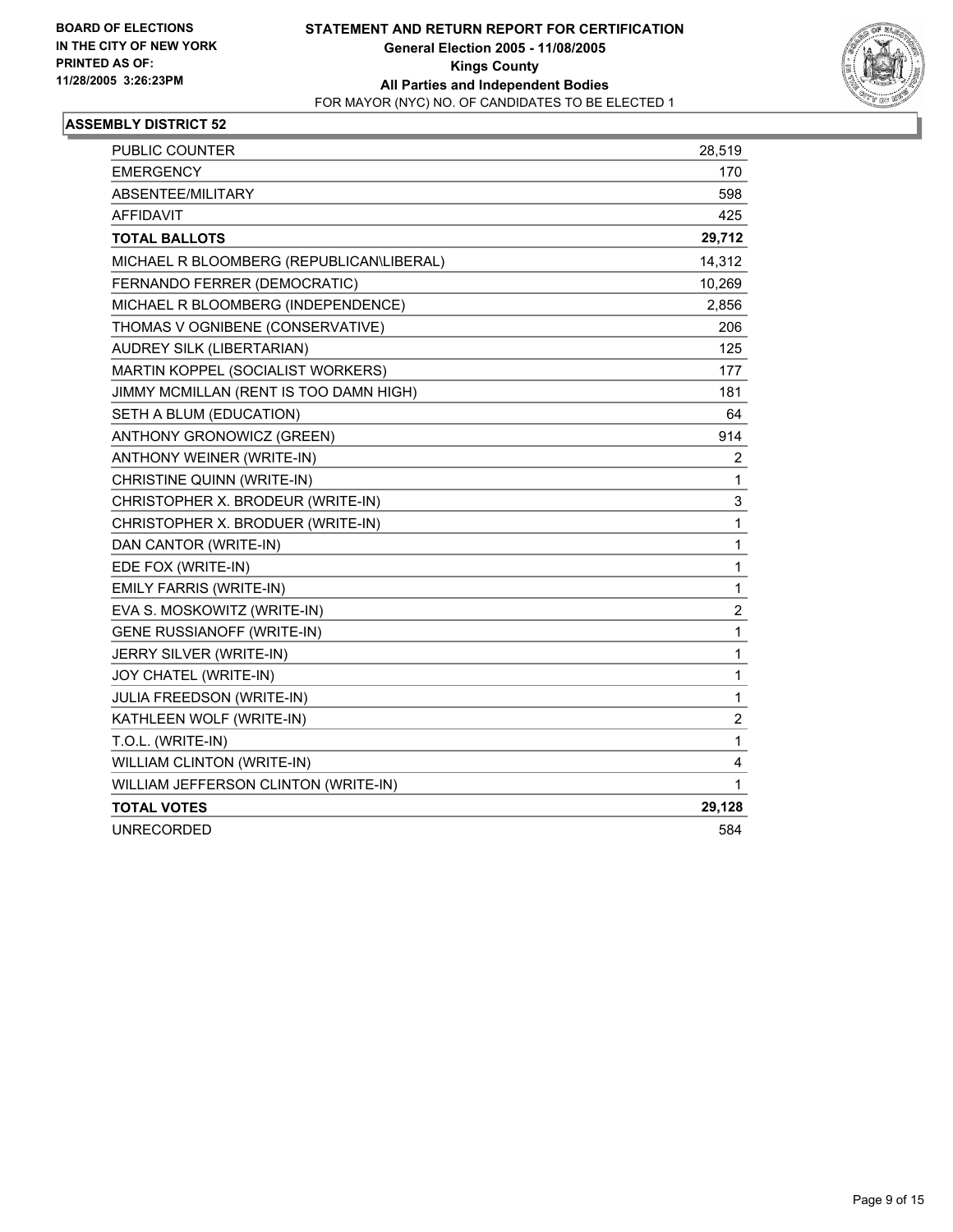

| PUBLIC COUNTER                           | 17,113 |
|------------------------------------------|--------|
| <b>EMERGENCY</b>                         | 31     |
| <b>ABSENTEE/MILITARY</b>                 | 144    |
| <b>AFFIDAVIT</b>                         | 278    |
| <b>TOTAL BALLOTS</b>                     | 17,566 |
| MICHAEL R BLOOMBERG (REPUBLICAN\LIBERAL) | 3,995  |
| FERNANDO FERRER (DEMOCRATIC)             | 12,251 |
| MICHAEL R BLOOMBERG (INDEPENDENCE)       | 545    |
| THOMAS V OGNIBENE (CONSERVATIVE)         | 72     |
| AUDREY SILK (LIBERTARIAN)                | 27     |
| MARTIN KOPPEL (SOCIALIST WORKERS)        | 42     |
| JIMMY MCMILLAN (RENT IS TOO DAMN HIGH)   | 58     |
| SETH A BLUM (EDUCATION)                  | 15     |
| ANTHONY GRONOWICZ (GREEN)                | 204    |
| CHRISTOPHER X. BRODEUR (WRITE-IN)        |        |
| <b>GENEVA CAUSEY (WRITE-IN)</b>          |        |
| JACQUELINE MISLA (WRITE-IN)              |        |
| <b>TOTAL VOTES</b>                       | 17,212 |
| <b>UNRECORDED</b>                        | 354    |

| PUBLIC COUNTER                           | 13,166 |
|------------------------------------------|--------|
| <b>EMERGENCY</b>                         | 42     |
| ABSENTEE/MILITARY                        | 79     |
| <b>AFFIDAVIT</b>                         | 220    |
| <b>TOTAL BALLOTS</b>                     | 13,507 |
| MICHAEL R BLOOMBERG (REPUBLICAN\LIBERAL) | 3,841  |
| FERNANDO FERRER (DEMOCRATIC)             | 8,751  |
| MICHAEL R BLOOMBERG (INDEPENDENCE)       | 435    |
| THOMAS V OGNIBENE (CONSERVATIVE)         | 54     |
| AUDREY SILK (LIBERTARIAN)                | 11     |
| MARTIN KOPPEL (SOCIALIST WORKERS)        | 13     |
| JIMMY MCMILLAN (RENT IS TOO DAMN HIGH)   | 20     |
| SETH A BLUM (EDUCATION)                  | 7      |
| <b>ANTHONY GRONOWICZ (GREEN)</b>         | 30     |
| <b>TOTAL VOTES</b>                       | 13,162 |
| <b>UNRECORDED</b>                        | 345    |
|                                          |        |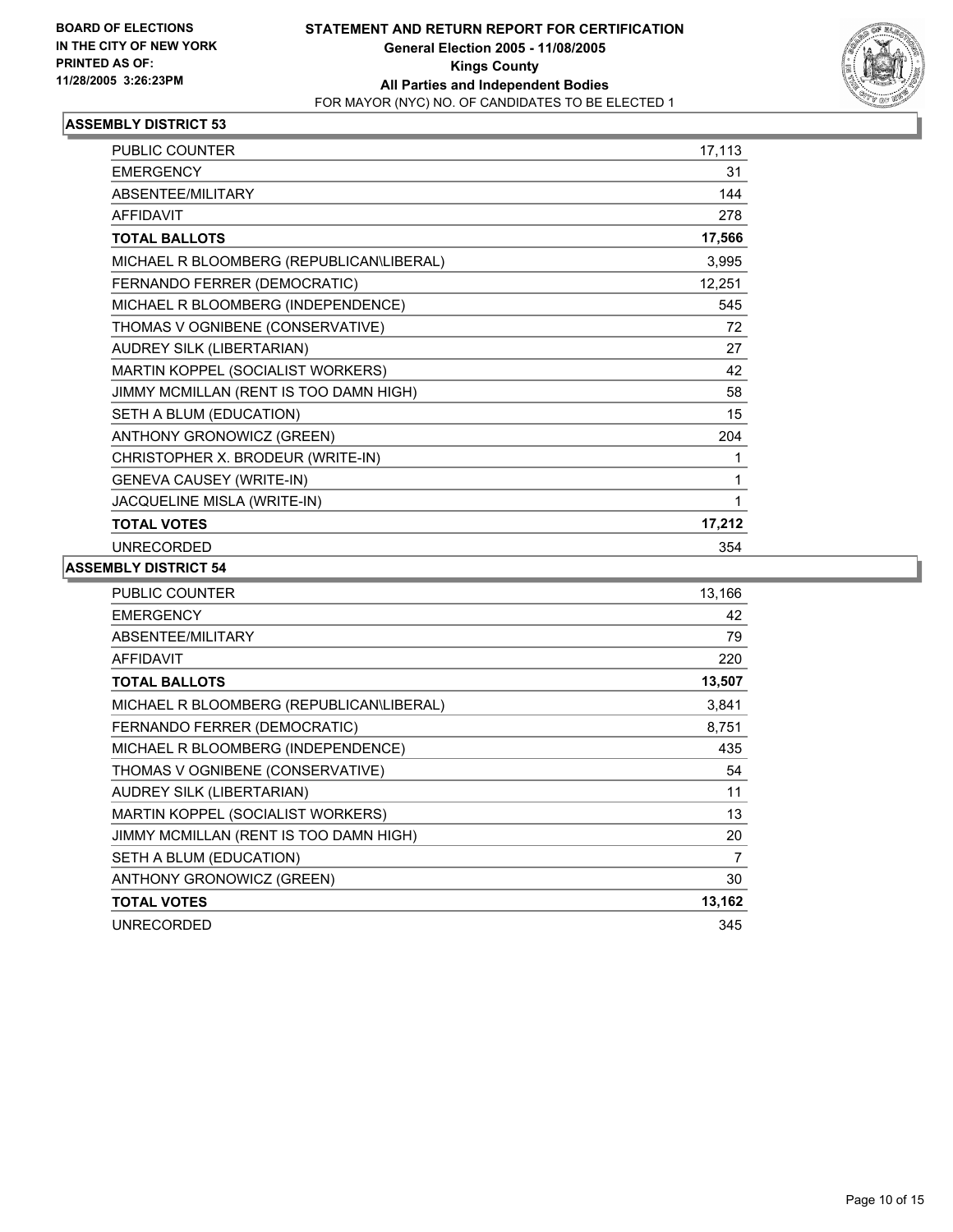

| <b>PUBLIC COUNTER</b>                    | 14,435 |
|------------------------------------------|--------|
| <b>EMERGENCY</b>                         | 54     |
| ABSENTEE/MILITARY                        | 177    |
| <b>AFFIDAVIT</b>                         | 166    |
| <b>TOTAL BALLOTS</b>                     | 14,832 |
| MICHAEL R BLOOMBERG (REPUBLICAN\LIBERAL) | 5,193  |
| FERNANDO FERRER (DEMOCRATIC)             | 8,279  |
| MICHAEL R BLOOMBERG (INDEPENDENCE)       | 817    |
| THOMAS V OGNIBENE (CONSERVATIVE)         | 54     |
| AUDREY SILK (LIBERTARIAN)                | 14     |
| MARTIN KOPPEL (SOCIALIST WORKERS)        | 25     |
| JIMMY MCMILLAN (RENT IS TOO DAMN HIGH)   | 77     |
| SETH A BLUM (EDUCATION)                  | 8      |
| ANTHONY GRONOWICZ (GREEN)                | 37     |
| ANTHONY WEINER (WRITE-IN)                | 3      |
| GIFFORD MILLER (WRITE-IN)                |        |
| <b>TOTAL VOTES</b>                       | 14,508 |
| <b>UNRECORDED</b>                        | 324    |

| PUBLIC COUNTER                           | 16,655 |
|------------------------------------------|--------|
| <b>EMERGENCY</b>                         | 21     |
| ABSENTEE/MILITARY                        | 227    |
| <b>AFFIDAVIT</b>                         | 219    |
| <b>TOTAL BALLOTS</b>                     | 17,122 |
| MICHAEL R BLOOMBERG (REPUBLICAN\LIBERAL) | 6,160  |
| FERNANDO FERRER (DEMOCRATIC)             | 9,391  |
| MICHAEL R BLOOMBERG (INDEPENDENCE)       | 902    |
| THOMAS V OGNIBENE (CONSERVATIVE)         | 66     |
| AUDREY SILK (LIBERTARIAN)                | 21     |
| MARTIN KOPPEL (SOCIALIST WORKERS)        | 39     |
| JIMMY MCMILLAN (RENT IS TOO DAMN HIGH)   | 53     |
| SETH A BLUM (EDUCATION)                  | 14     |
| ANTHONY GRONOWICZ (GREEN)                | 55     |
| ALTON MADDOX (WRITE-IN)                  |        |
| CHARLES BARON (WRITE-IN)                 | 1      |
| <b>TOTAL VOTES</b>                       | 16,703 |
| <b>UNRECORDED</b>                        | 419    |
|                                          |        |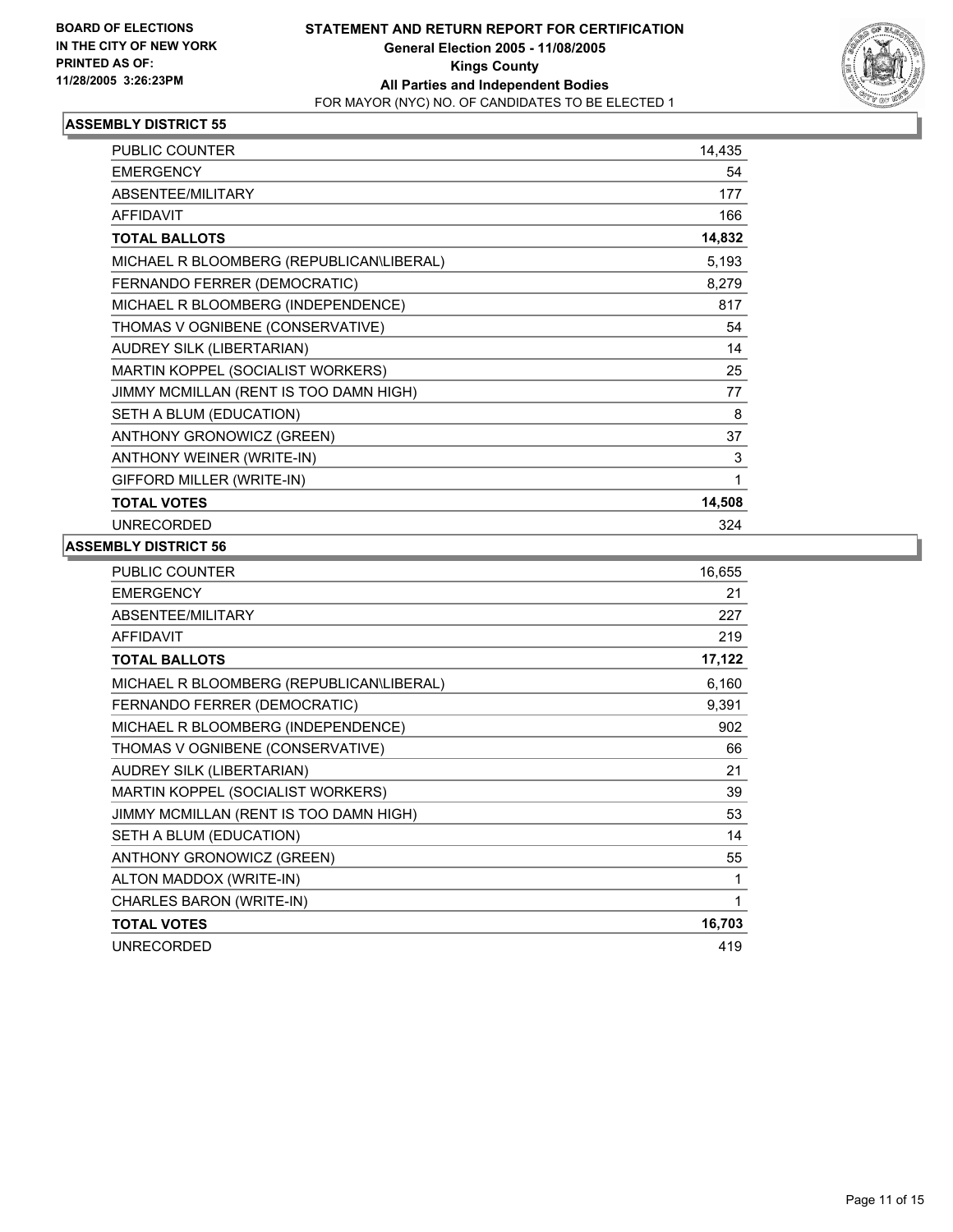

| <b>PUBLIC COUNTER</b>                    | 20,375         |  |
|------------------------------------------|----------------|--|
| <b>EMERGENCY</b>                         | 27             |  |
| ABSENTEE/MILITARY                        | 305            |  |
| <b>AFFIDAVIT</b>                         | 273            |  |
| <b>TOTAL BALLOTS</b>                     | 20,980         |  |
| MICHAEL R BLOOMBERG (REPUBLICAN\LIBERAL) | 7,593          |  |
| FERNANDO FERRER (DEMOCRATIC)             | 10,492         |  |
| MICHAEL R BLOOMBERG (INDEPENDENCE)       | 1,529          |  |
| THOMAS V OGNIBENE (CONSERVATIVE)         | 105            |  |
| AUDREY SILK (LIBERTARIAN)                | 67             |  |
| MARTIN KOPPEL (SOCIALIST WORKERS)        | 70             |  |
| JIMMY MCMILLAN (RENT IS TOO DAMN HIGH)   | 158            |  |
| SETH A BLUM (EDUCATION)                  | 24             |  |
| ANTHONY GRONOWICZ (GREEN)                | 381            |  |
| CHRISTOPHER X. BRODEUR (WRITE-IN)        | 3              |  |
| E. VINCENT WARREN (WRITE-IN)             | 1              |  |
| GIFFORD MILLER (WRITE-IN)                | 1              |  |
| LETITIA JAMES (WRITE-IN)                 | $\overline{2}$ |  |
| LILLITHE E. MEYERS (WRITE-IN)            | 1              |  |
| <b>TOTAL VOTES</b>                       | 20,427         |  |
| <b>UNRECORDED</b>                        | 553            |  |

| PUBLIC COUNTER                           | 15,883 |
|------------------------------------------|--------|
| <b>EMERGENCY</b>                         | 68     |
| ABSENTEE/MILITARY                        | 323    |
| <b>AFFIDAVIT</b>                         | 165    |
| <b>TOTAL BALLOTS</b>                     | 16,439 |
| MICHAEL R BLOOMBERG (REPUBLICAN\LIBERAL) | 7,159  |
| FERNANDO FERRER (DEMOCRATIC)             | 7,859  |
| MICHAEL R BLOOMBERG (INDEPENDENCE)       | 882    |
| THOMAS V OGNIBENE (CONSERVATIVE)         | 69     |
| AUDREY SILK (LIBERTARIAN)                | 16     |
| MARTIN KOPPEL (SOCIALIST WORKERS)        | 16     |
| JIMMY MCMILLAN (RENT IS TOO DAMN HIGH)   | 35     |
| SETH A BLUM (EDUCATION)                  | 11     |
| ANTHONY GRONOWICZ (GREEN)                | 20     |
| CHARLES BARRON (WRITE-IN)                |        |
| <b>TOTAL VOTES</b>                       | 16,068 |
| <b>UNRECORDED</b>                        | 371    |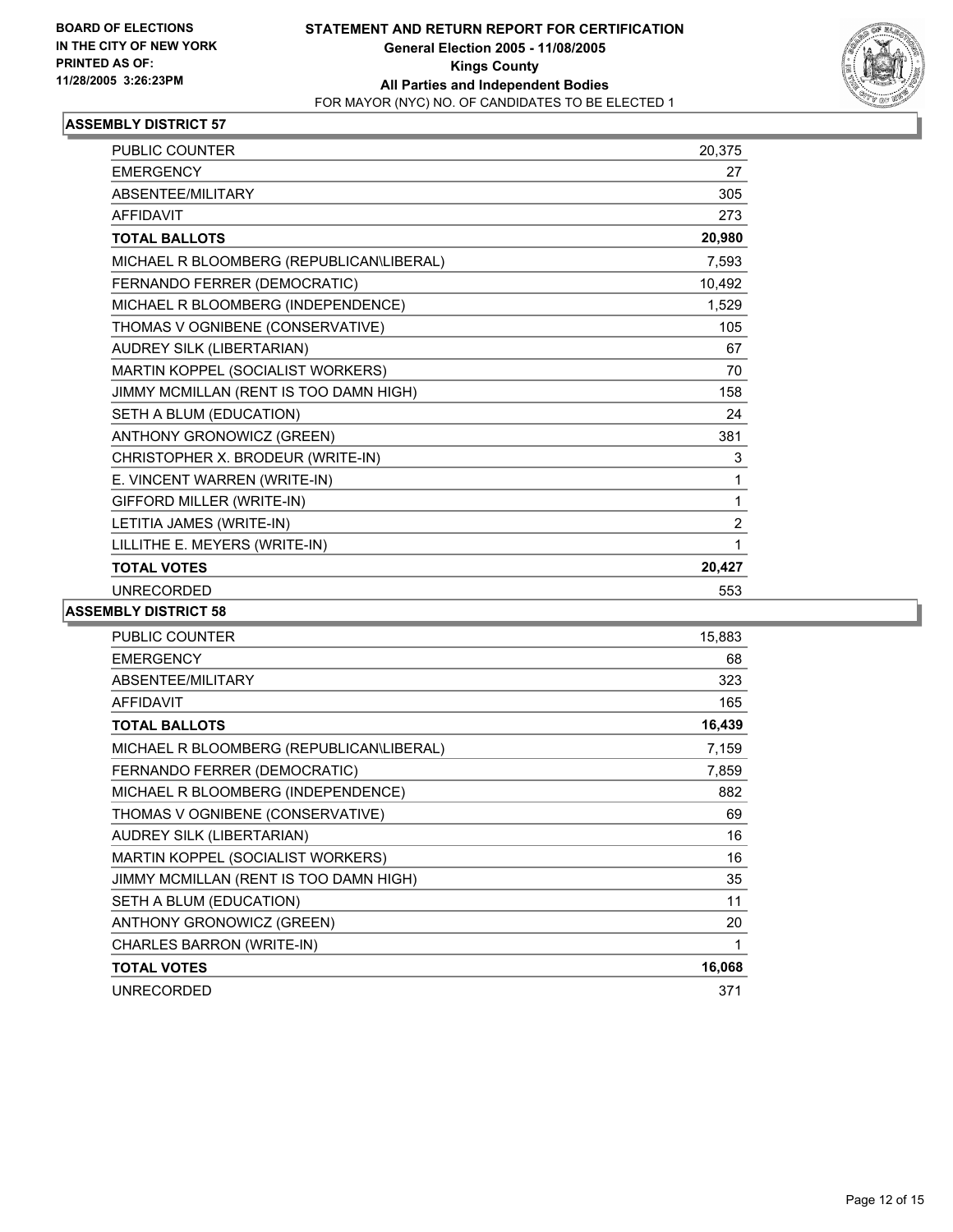

| PUBLIC COUNTER                           | 19,208 |
|------------------------------------------|--------|
| <b>EMERGENCY</b>                         | 60     |
| <b>ABSENTEE/MILITARY</b>                 | 319    |
| <b>AFFIDAVIT</b>                         | 185    |
| <b>TOTAL BALLOTS</b>                     | 19,772 |
| MICHAEL R BLOOMBERG (REPUBLICAN\LIBERAL) | 12,693 |
| FERNANDO FERRER (DEMOCRATIC)             | 5,396  |
| MICHAEL R BLOOMBERG (INDEPENDENCE)       | 931    |
| THOMAS V OGNIBENE (CONSERVATIVE)         | 337    |
| AUDREY SILK (LIBERTARIAN)                | 59     |
| MARTIN KOPPEL (SOCIALIST WORKERS)        | 24     |
| JIMMY MCMILLAN (RENT IS TOO DAMN HIGH)   | 30     |
| SETH A BLUM (EDUCATION)                  | 20     |
| ANTHONY GRONOWICZ (GREEN)                | 36     |
| ANTHONY WEINER (WRITE-IN)                | 1      |
| DANIEL R. GENTILI (WRITE-IN)             |        |
| GIFFORD MILLER (WRITE-IN)                |        |
| MORDECHAI KATZ (WRITE-IN)                |        |
| <b>TOTAL VOTES</b>                       | 19,530 |
| <b>UNRECORDED</b>                        | 242    |

| <b>PUBLIC COUNTER</b>                    | 8,545 |
|------------------------------------------|-------|
| <b>EMERGENCY</b>                         | 398   |
| ABSENTEE/MILITARY                        | 197   |
| <b>AFFIDAVIT</b>                         | 85    |
| <b>TOTAL BALLOTS</b>                     | 9,225 |
| MICHAEL R BLOOMBERG (REPUBLICAN\LIBERAL) | 6,271 |
| FERNANDO FERRER (DEMOCRATIC)             | 1,838 |
| MICHAEL R BLOOMBERG (INDEPENDENCE)       | 478   |
| THOMAS V OGNIBENE (CONSERVATIVE)         | 293   |
| AUDREY SILK (LIBERTARIAN)                | 34    |
| MARTIN KOPPEL (SOCIALIST WORKERS)        | 18    |
| JIMMY MCMILLAN (RENT IS TOO DAMN HIGH)   | 32    |
| SETH A BLUM (EDUCATION)                  | 9     |
| ANTHONY GRONOWICZ (GREEN)                | 69    |
| CHRISTOPHER X. BODEUR (WRITE-IN)         | 1     |
| CHRISTOPHER X. BRODEUR (WRITE-IN)        | 1     |
| MATTHEW E. ENDLICH (WRITE-IN)            | 3     |
| <b>TOTAL VOTES</b>                       | 9,047 |
| <b>UNRECORDED</b>                        | 178   |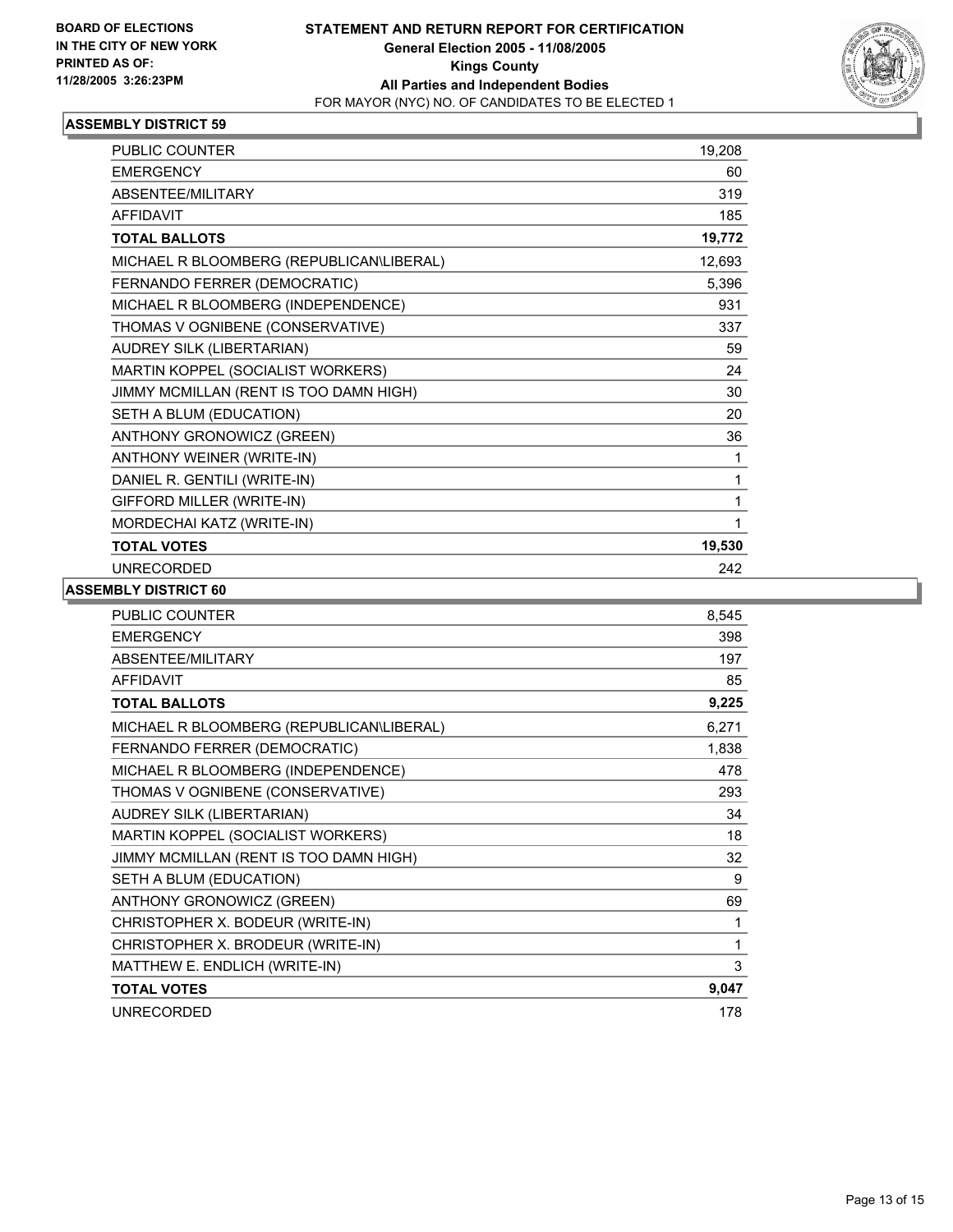

## **TOTAL FOR MAYOR (NYC) - Kings County**

| PUBLIC COUNTER                           | 355,382                 |
|------------------------------------------|-------------------------|
| <b>EMERGENCY</b>                         | 2,177                   |
| ABSENTEE/MILITARY                        | 5,876                   |
| <b>AFFIDAVIT</b>                         | 4,236                   |
| <b>TOTAL BALLOTS</b>                     | 367,671                 |
| MICHAEL R BLOOMBERG (REPUBLICAN\LIBERAL) | 189,581                 |
| FERNANDO FERRER (DEMOCRATIC)             | 140,282                 |
| MICHAEL R BLOOMBERG (INDEPENDENCE)       | 20,141                  |
| THOMAS V OGNIBENE (CONSERVATIVE)         | 3,573                   |
| AUDREY SILK (LIBERTARIAN)                | 841                     |
| MARTIN KOPPEL (SOCIALIST WORKERS)        | 766                     |
| JIMMY MCMILLAN (RENT IS TOO DAMN HIGH)   | 1,293                   |
| SETH A BLUM (EDUCATION)                  | 382                     |
| ANTHONY GRONOWICZ (GREEN)                | 3,112                   |
| ABRAHAM MORGENSTERN (WRITE-IN)           | $\mathbf 1$             |
| ALFRED E. NEWMAN (WRITE-IN)              | 1                       |
| ALTON MADDOX (WRITE-IN)                  | 1                       |
| ANTHONY WEINER (WRITE-IN)                | 10                      |
| CASEY M. WURZBACH (WRITE-IN)             | 1                       |
| CHARLES BARON (WRITE-IN)                 | 1                       |
| CHARLES BARRON (WRITE-IN)                | 1                       |
| CHRISTINE QUINN (WRITE-IN)               | $\mathbf 1$             |
| CHRISTOPHER X. BODEUR (WRITE-IN)         | 1                       |
| CHRISTOPHER X. BRODEUR (WRITE-IN)        | 15                      |
| CHRISTOPHER X. BRODUER (WRITE-IN)        | 1                       |
| DAN CANTOR (WRITE-IN)                    | 1                       |
| DANIEL R. GENTILI (WRITE-IN)             | 1                       |
| DAVID WERTHEIMER (WRITE-IN)              | $\mathbf 1$             |
| E. VINCENT WARREN (WRITE-IN)             | 1                       |
| EDE FOX (WRITE-IN)                       | 1                       |
| EMILY FARRIS (WRITE-IN)                  | 1                       |
| EVA S. MOSKOWITZ (WRITE-IN)              | $\overline{2}$          |
| <b>GENE RUSSIANOFF (WRITE-IN)</b>        | $\overline{\mathbf{c}}$ |
| <b>GENEVA CAUSEY (WRITE-IN)</b>          | 1                       |
| GIFFORD MILLER (WRITE-IN)                | 3                       |
| GREGORY A. MONTE (WRITE-IN)              | $\overline{\mathbf{c}}$ |
| HILLARY CLINTON (WRITE-IN)               | $\mathbf{1}$            |
| HOWARD STERN (WRITE-IN)                  | 1                       |
| JACQUELINE MISLA (WRITE-IN)              | 1                       |
| JERRY SILVER (WRITE-IN)                  | 1                       |
| JOAN CARBONARO (WRITE-IN)                | 1                       |
| JOY CHATEL (WRITE-IN)                    | 1                       |
| JULIA FREEDSON (WRITE-IN)                | $\mathbf{1}$            |
| KATHLEEN WOLF (WRITE-IN)                 | $\overline{\mathbf{c}}$ |
| LETITIA JAMES (WRITE-IN)                 | $\overline{c}$          |
| LILLITHE E. MEYERS (WRITE-IN)            | $\mathbf{1}$            |
| LYNNE SERPE (WRITE-IN)                   | 1                       |
| MARK TREYGER (WRITE-IN)                  | 1                       |